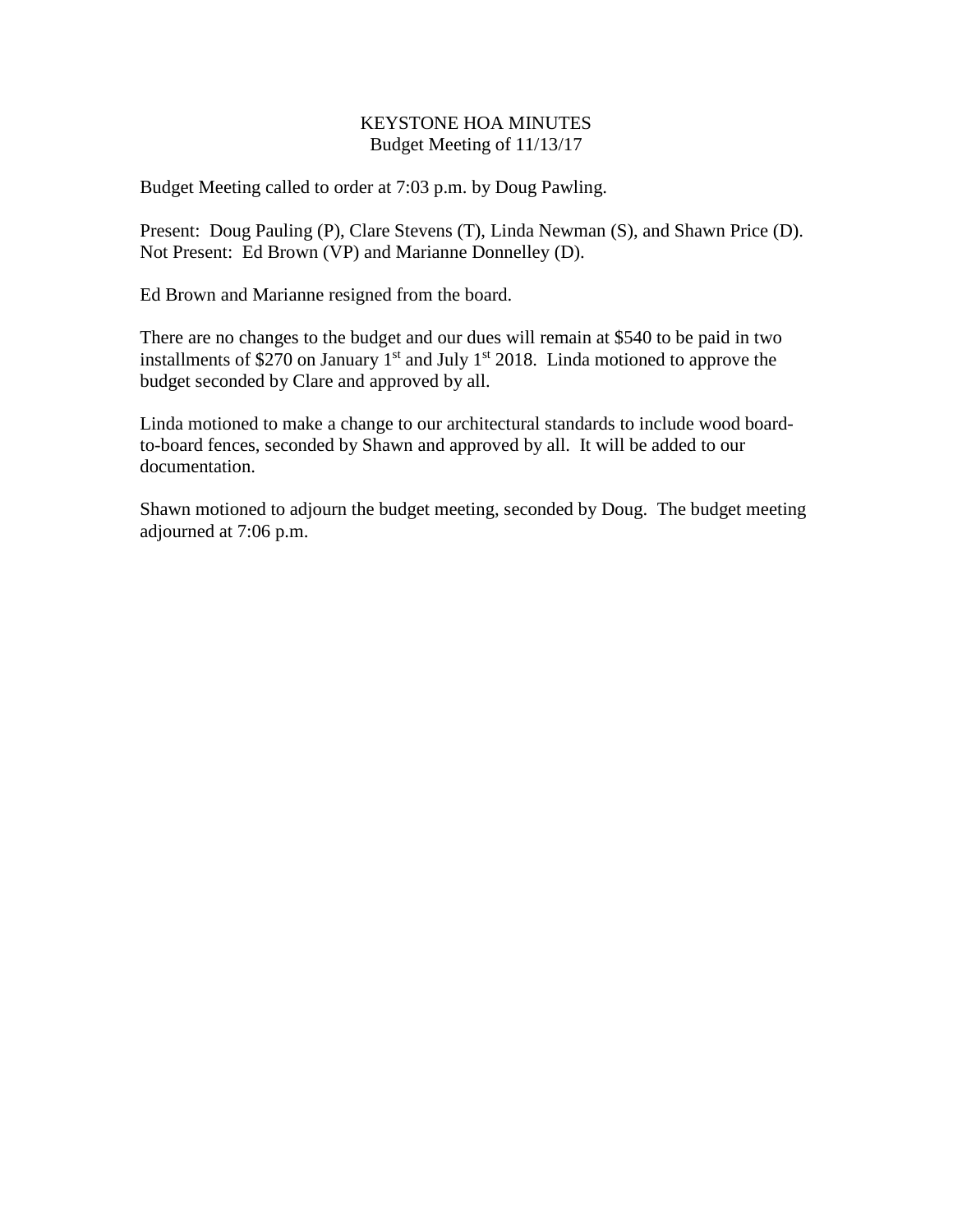# KEYSTONE HOA MINUTES Organizational Meeting of 11/13/17

Organizational Meeting called to order at 7:15 p.m. by Doug Pawling.

Present: Doug Pauling (P), Clare Stevens (T), Linda Newman (S), and Shawn Price (D).

Proof of notice for the Annual Meeting was mailed on October 19, 2107. There were 17 homeowners present and 12 proxies. A total of 44 were needed to have a quorum. A quorum was not established so we could not hold the annual meeting. As a result, the board stays as is.

Linda motioned to appoint Jim Rosenburg to the board, seconded by Doug and approved by all. Shawn Price was named President, Jim Rosenburg was named Vice-President, Clare Stevens was named Treasurer, and Linda Newman was named Secretary.

Linda Newman and Shawn Price's terms end in 2018. Doug Pawling, Clare Stevens, and Jim Rosenburg's terms end in 2019.

Linda motioned to adjourn the organization meeting seconded by Doug. The organizational meeting adjourned at 7:21 p.m.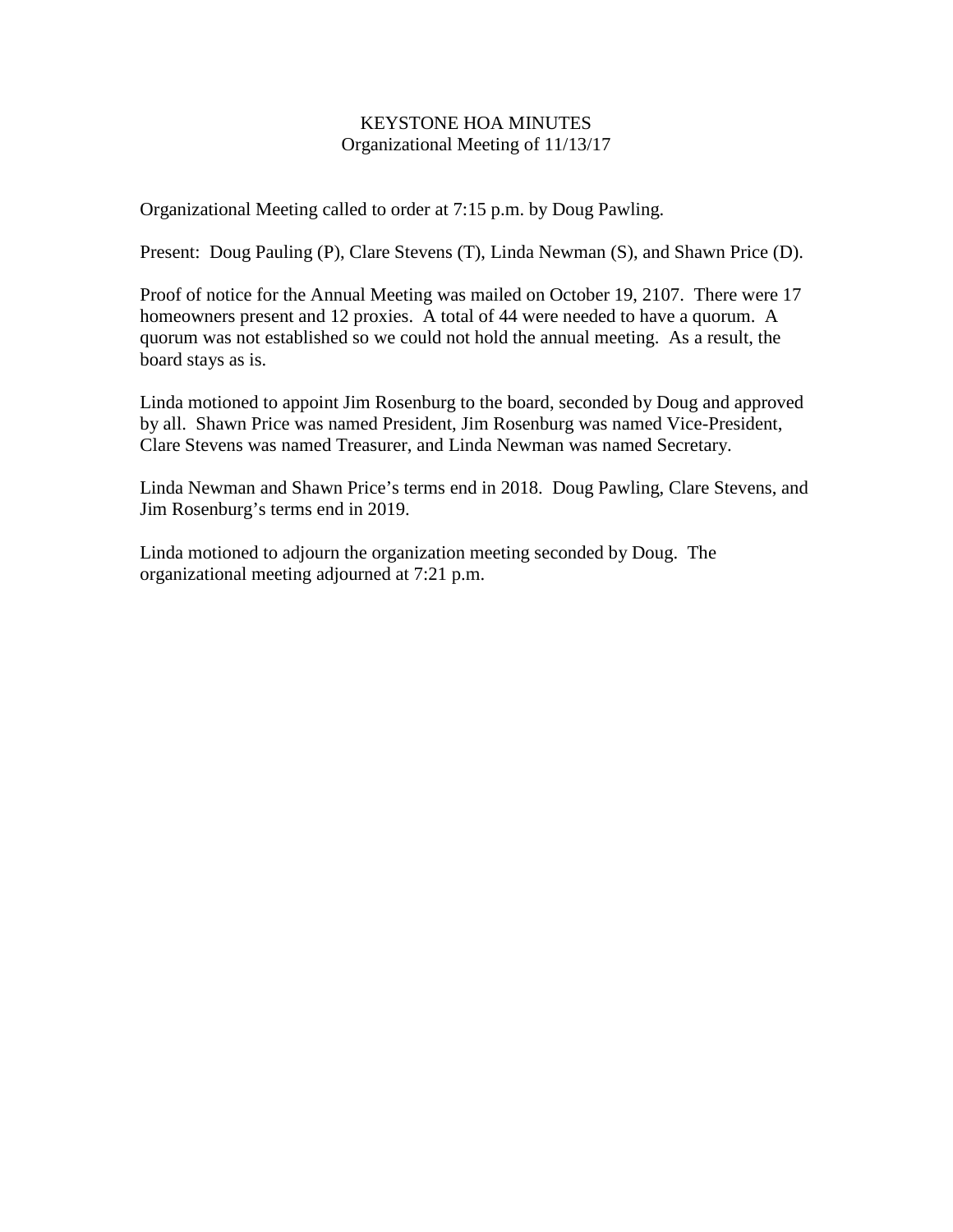### KEYSTONE HOA MINUTES Board Meeting of 11/13/17

Meeting called to order at 7:23 p.m. by Doug Pawling

Present: Shawn Price (P), Jim Rosenburg (VP), Clare Stevens (T), Linda Newman (S), and Doug Pawling (D).

Ameri-Tech presence: David Fedash, Community Association Manager

Residents: 17

MINUTES:

 $\sim$  The minutes of 10/9/17 were approved by acclamation.

## TREASURERS REPORT:

~ Clare reported the General Account balance is \$53,311.32 and the Money Market balance \$68,579.07. Delinquencies total \$14,950.00. David Fedash stated reminder letters were sent out for past due balances and notices of intent to lien will be mailed to unpaid homeowners.

NONCOMPLIANCE/FINES:

~ Nothing to Report.

ARCHITECTURAL COMMITTEE:

~ Nothing to report.

### MANAGER'S REPORT:

~ David provided the legal report to the board.

 $\sim$  Rainmaker has submitted three proposals for irrigation system repairs totaling \$3,300. Linda motioned to have the repairs done, seconded by Shawn and approved by all.

 $\sim$  The November inspection was completed on November 9<sup>th</sup>. Twelve violations letters were sent along with 37 second notices. Eighteen previous notices were corrected.

### OLD BUSINESS:

 $\sim$  The bidding for mitered end sections for the culvert on Bridle Path Way and Forelock continues to be delayed until after the rainy season.

### NEW BUSINESS:

~ David will contact Conte Property Services to find out when the Christmas decorations will be put up. According to our July minutes, we were already invoiced for the new commercial lights.

Questions/Comments from the residents: